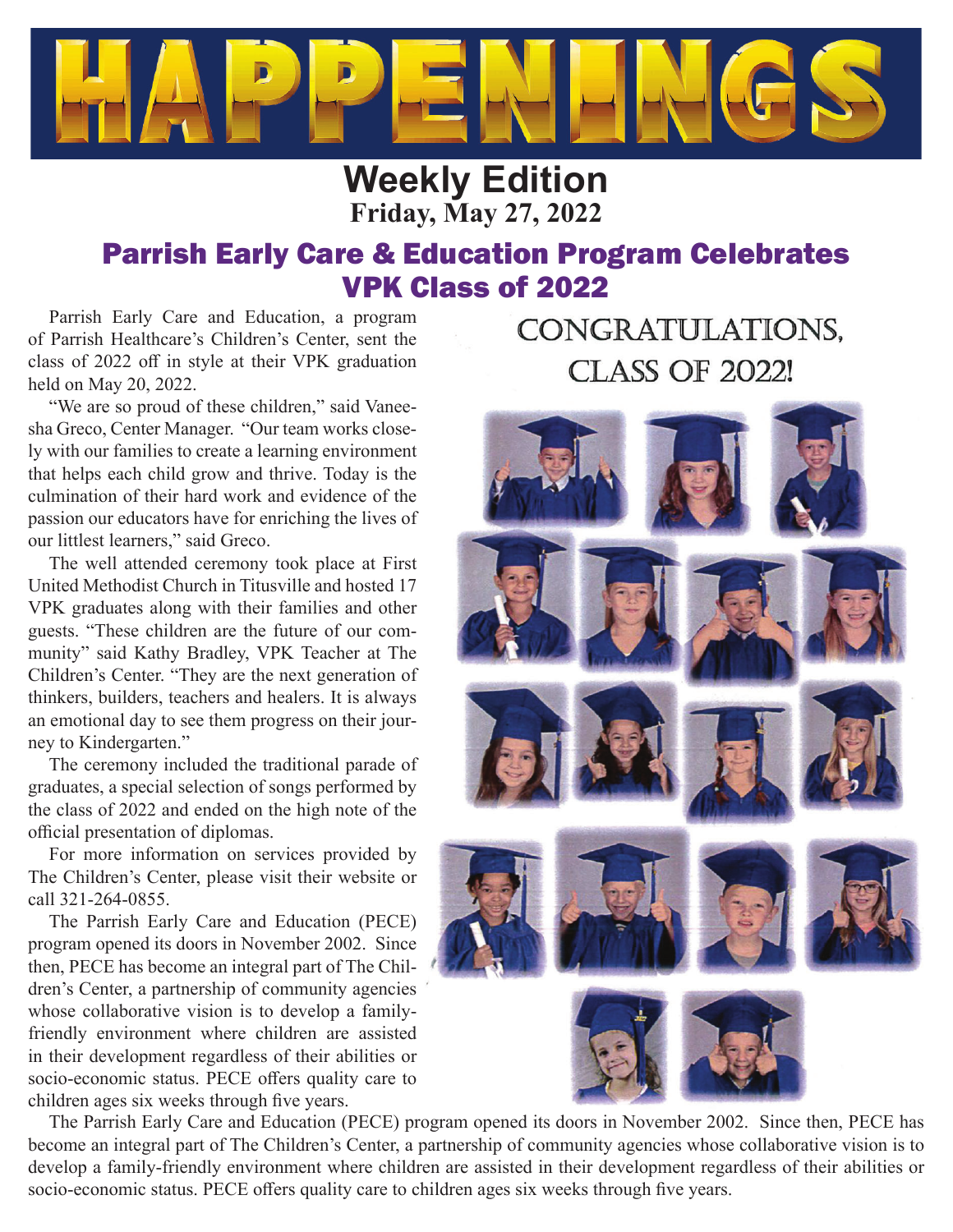

#### **Workshops Off ered Twice Monthly**

10:00 a.m. -12:00 p.m. and 2:00 p.m.

ATTENTION: We NOW hold FREE hands-on "Mad Science" educational workshops for kids TWICE each month with 3 identical sessions starting at 10 a.m., noon, and 2 p.m. on each of the Saturdays. We understand that scheduling is an issue, so we are offering the workshops

TWICE each month. This will also allow us to have more students involved, as class sizes are limited to 12 per class.

Geared toward students in grades 3-5, each STEAM\* discipline is explored in a way that relates to space exploration. These approximately 1 hour workshops are designed to be FUN and EDUCATIONAL!

For your convenience, we are send-

ing you the schedule for our workshops for the remainder of the year.

#### **June 4, 11 - What a Bright Idea - Light, LASERs, and Refraction**

What a bright idea! At MAD Science this month, we will do many experiments with light and LASERs. Come join our crazy professor as we learn about mixing colors of light, what IS light, and how to change light. All the students will also get to help set up a LASER maze to learn about directing light and using it to communicate.

#### **July 9, 23 - How Big is the Solar System**

How big is the Solar System??? Come join us at MAD Science this month as our crazy professor Darin discusses how much space the Solar System really takes up. We will be doing fun hands-on size comparisons of planets, the sun and the distance between them.

#### **August 13, 27 - Meteors, Asteroids, and Craters! Oh My!!!**

Ever wonder how messy space really is? Come join Professor Darin as he does some wild experiments to explain what is really flying around in space and how it affects our own planet. There will be ice balls, smashing rocks, and… flying cocoa?

# **American** Space useum **Space Walk of Fame**

#### **September 3, 10 - Telling Robots What To Do - basics of coding**

How do you tell a robot what to do when it is on another planet? How do computers even think? These questions and more will be answered this month at our MAD Science Saturday workshop. Professor Darin will be doing some experiments with the basics of coding, where the students will work with the challenges of telling a robot what to do when it takes hours to send a message, as well as having them write their own code.

#### **October 8, 29 - That's Just Cold - Cryogenics**

What do you consider cold? Come to MAD Science this month to learn about Cryogenics. We will be experimenting with dry ice and liquid nitrogen, and see how they affect items around them.

#### **November 12, 26 - Basics of Electronics**

LEDs, resistors, capacitors and more! This month at MAD Science, Professor Darin will be teaching the stu-

> dents about electronic components and how they work. Each student will get to experiment with different elements of old style circuits and timers, the type we used to first put people in space before computers.

> **December 10 - Amazing Water Water. H2O**

> Come to MAD Science this month to learn why this molecule is the most amazing thing in the universe. We

will discuss water's structure, how it changes and the crazy things water does that makes it so unique. We will be making SQUARE bubbles, water worms and getting to make water boil at room temperature.

For full info and registration, please visit https://spacewalkoffame.org/event/mad-science-may-2022.

Each session is limited to 12 students and REQUIRES PRE-REGISTRATION.

Held at the American Space Museum in Titusville, workshops are FREE for kids. We also offer accompanying adults a \$5 half price museum admission if they want to stay and tour the museum while their child is in the workshop.

These are STEAM\* based, hands on workshops. Students will learn about the influence of Science, Technology, Engineering, Art and Math on the way things work in the universe and in everyday life. \* STEAM: Science, Technology, Engineering, Art and Math - (STEM with Art added).

For more information, please contact the American Space Museum at 321-264-0434. The museum is located at 308 Pine Street, Titusville. It will be lots of fun, as well as educational and it's FREE.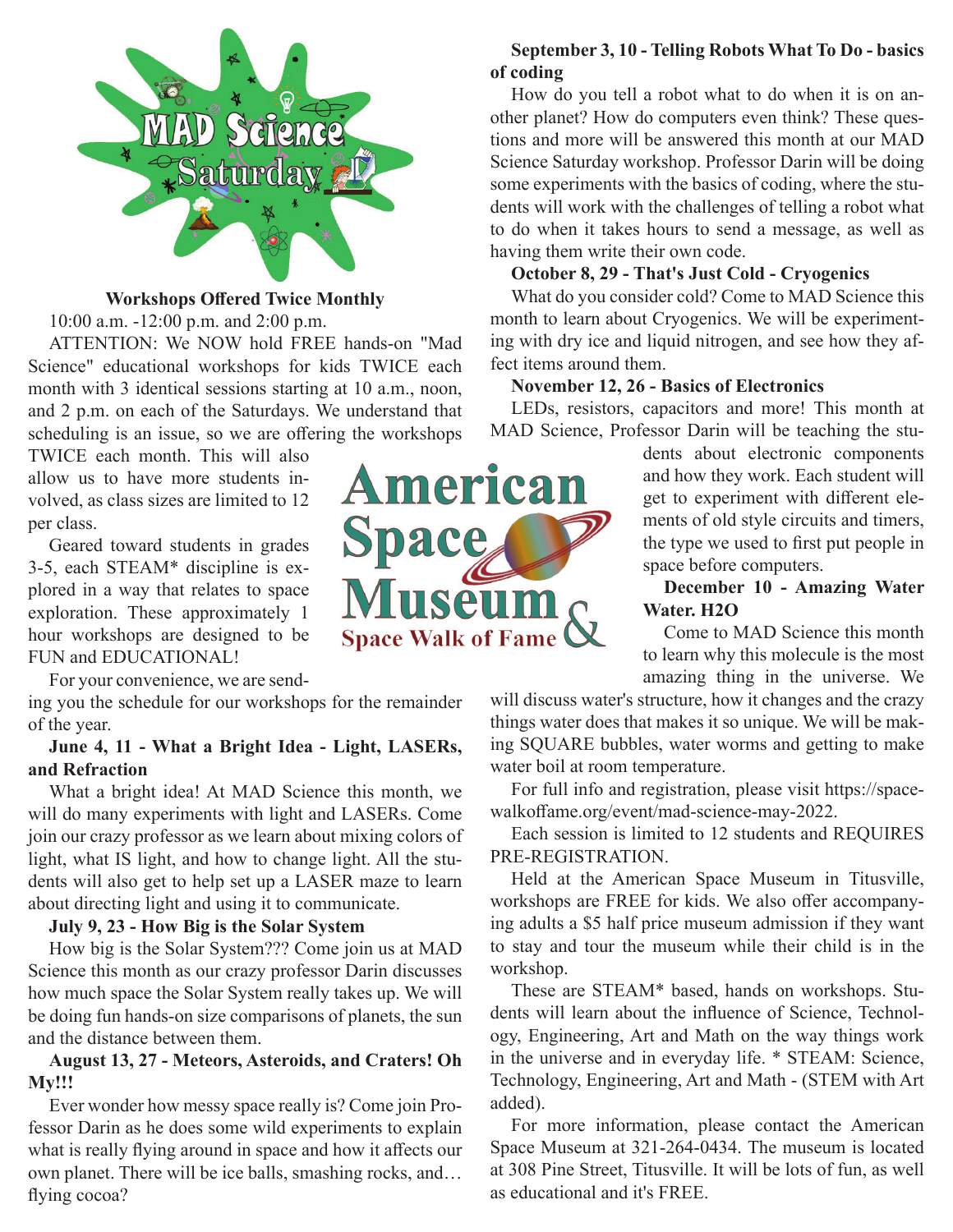## Parrish Healthcare Implements Innovative Program to Provide Healing to those Suffering from Addiction

When someone is traveling a dark and dangerous road, an experienced guide can make the difference between tragedy - or arriving safely. For people on the ever-challenging path of recovery from mental health diagnosis or addictions, their Parrish Healthcare "guides" – members of Parrish's Peer Recovery Specialist (PRS) Network - are valuable members of a team of caregivers working together to help people in crisis reclaim their lives and return them to their families.

"The path to recovery is made easier when a person walking it knows they're not alone, and that with them is someone who has shared experiences and has recovered from them," said Lara Chicone, LCSW Parrish Healthcare behavioral health navigator and peer recovery program coordinator. "Our mission at Parrish is 'healing experiences for everyone all the time," Chicone added. "The Peer Recovery Specialist Network is an extraordinarily valuable help for people who are searching for a way out of the situation in which they find themselves."

Born from a Parrish Community Health Partnership and Circles of Care collaboration, the PRS network members are specially trained to use experience, knowledge, and care to help others overcome what team members have faced.

A case study: an individual in their late 50's who had worked all their life with their hands developed severe joint pain and couldn't continue doing the work they love. Subsequently diagnosed with depression and bipolar disorder, this person experimented with cocaine. Having opened that door, what followed was a descent into heroin, fentanyl and methamphetamine addiction. In just one year, this individual suffered several overdoses resulting in hospitalizations: two were within 24 hours of each other. Death was a distinct possibility.

Despite several attempts at rehabilitation, sobriety remained elusive. The individual was referred to Parrish's Peer Recovery Specialist Program. Though initially declining services, they received education, support and encouragement – and an awareness of the peer recovery program. After an overdose nearly resulted in death and another overdose killed a close friend, this person engaged with the peer recovery team. As of this moment, it's the longest period of recovery this individual has experienced.

Mental health and addiction disorders impact 47% of the North Brevard Community and represents one of the top social determinants of health priorities according the Community Health Needs Assessment conducted by Parrish Healthcare. In fact, the CDC recently released a report that states 2021 was a record year for overdose deaths with an estimated 107,622, an increase of 15% from the previous year.

Behind every statistic, there's a face, a name, and a story. Most people undergoing these trials don't want to be in them. In cases of addiction, it is often a gradual yet unrelenting decline until they find themselves in a position they can't get out of. That was true in this person's case, and as an organization, it's wonderful to be standing beside this individual in this fight, a fight that's being won.

Mental health conditions present a different set of priorities and approaches. However, whether it's mental health or addiction, the goal is the same: recovery.

"As a society, community and as human beings, we must work together to provide compassionate care and services to reduce the amount of deaths and suffering that addiction causes" said Chicone. "Together, Parrish Medical Center and Circles of Care are using the Peer Recovery Specialist program on our mission to healing and saving lives. It can be a long road, and there are no guarantees. But we are seeing lives change all of the time."

## **Marina Park - Dog Park Re-opened**

The dog park located inside Marina Park re-opened on Thursday, May 26th. Marina Park is located at 1510 Marina Road in Titusville.

Shade structures are in the planning stages and will be scheduled for mid/late summer. The shade structures are being funded and coordinated by the City of Titusville.



For questions or more information, please call the North Area Parks Operations office at 321-264-5105.

## **Cooking in an Instant & Air Frying Class Open for Registration**

Join us for our Cooking in an Instant & Air Frying class! This cooking class is a fun hands-on experience where you can learn four new recipes for your pressure cooker and air fryer. The recipes are inspired by Mexican cuisine!

We will be hosting this class at the UF/IFAS Extension office in Cocoa on May 31, with two time slots to choose from. Space is limited to 12 people per time slot. Materials are provided in class, and you will be able to eat what you make! Tickets are \$15 per person and ticket sales end on May 26 at 5 p.m.

Register on Eventbrite: https://bit.ly/3PvMLoT

For more information, please call (321) 633-1702 or email brevard@ifas.ufl.edu.